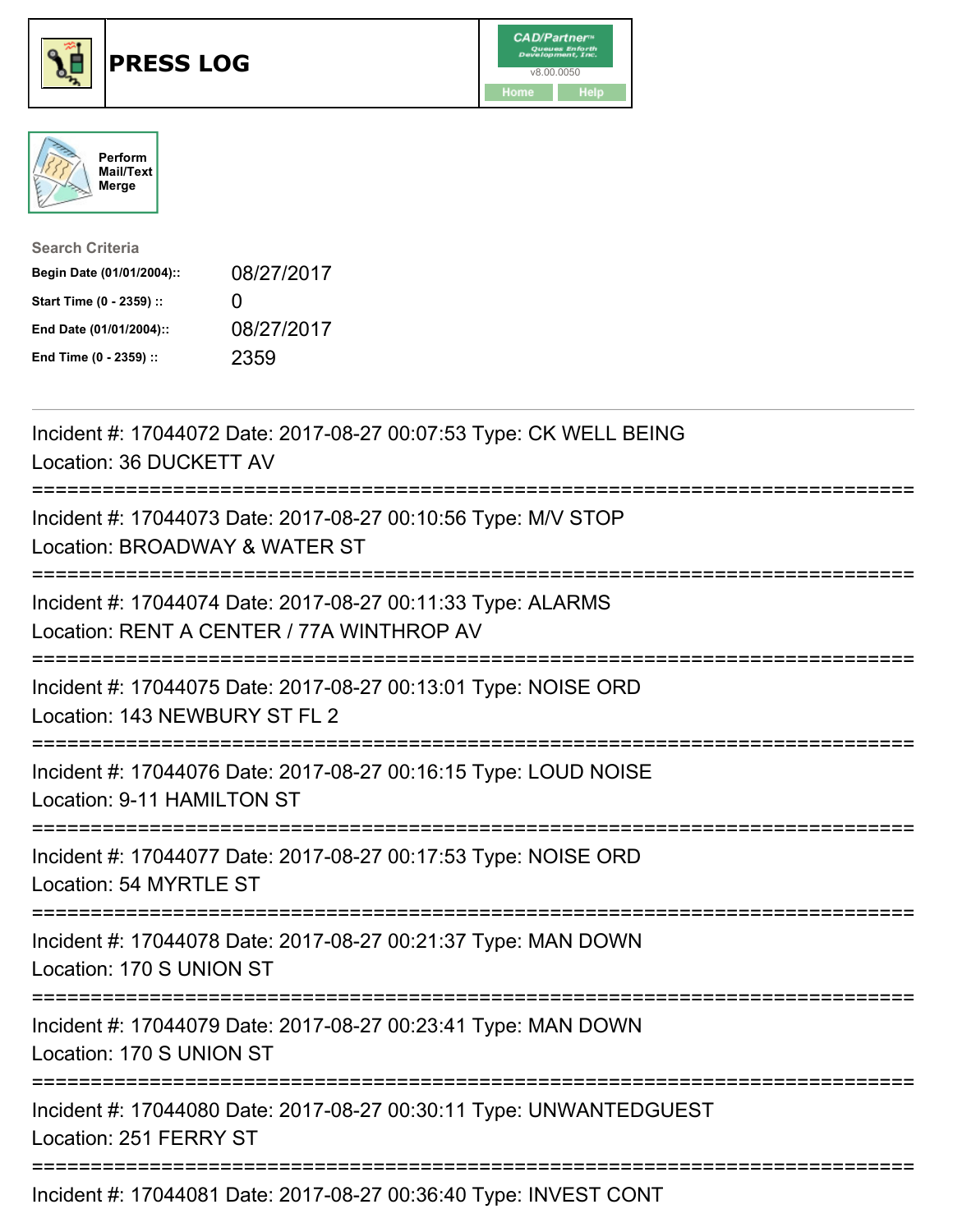Location: 1 GENERAL ST

| Incident #: 17044082 Date: 2017-08-27 00:37:33 Type: DISTURBANCE<br>Location: E HAVERHILL ST & NORRIS ST |
|----------------------------------------------------------------------------------------------------------|
| Incident #: 17044083 Date: 2017-08-27 00:44:44 Type: ANIMAL COMPL<br>Location: 8 MORAN CT                |
| Incident #: 17044084 Date: 2017-08-27 00:57:48 Type: FIGHT<br>Location: 164 S BROADWAY                   |
| Incident #: 17044085 Date: 2017-08-27 01:00:53 Type: LOUD NOISE<br>Location: 53 ROLLINS ST               |
| Incident #: 17044086 Date: 2017-08-27 01:11:06 Type: NEIGHBOR PROB<br>Location: 59 HOLLY ST              |
| Incident #: 17044087 Date: 2017-08-27 01:14:52 Type: NOISE ORD<br><b>Location: FLORENCE ST</b>           |
| Incident #: 17044088 Date: 2017-08-27 01:19:44 Type: GENERAL SERV<br><b>Location: MANCHESTER ST</b>      |
| Incident #: 17044090 Date: 2017-08-27 01:25:35 Type: AUTO ACC/NO PI<br>Location: BROADWAY & HAVERHILL ST |
| Incident #: 17044089 Date: 2017-08-27 01:25:49 Type: LOUD NOISE<br>Location: 46 MORTON ST FL 1           |
| Incident #: 17044091 Date: 2017-08-27 01:26:17 Type: 209A/VIOLATION<br>Location: 222 HIGH ST             |
| Incident #: 17044092 Date: 2017-08-27 01:26:56 Type: LOUD NOISE<br>Location: 48 ROWE ST                  |
| Incident #: 17044093 Date: 2017-08-27 01:33:07 Type: DK (DRUNK)<br>Location: 11 SUMMER ST                |
| Incident #: 17044095 Date: 2017-08-27 01:35:19 Type: LOUD NOISE<br>Location: 385 HAMPSHIRE ST            |
| Incident #: 17044094 Date: 2017-08-27 01:39:31 Type: AUTO ACC/NO PI                                      |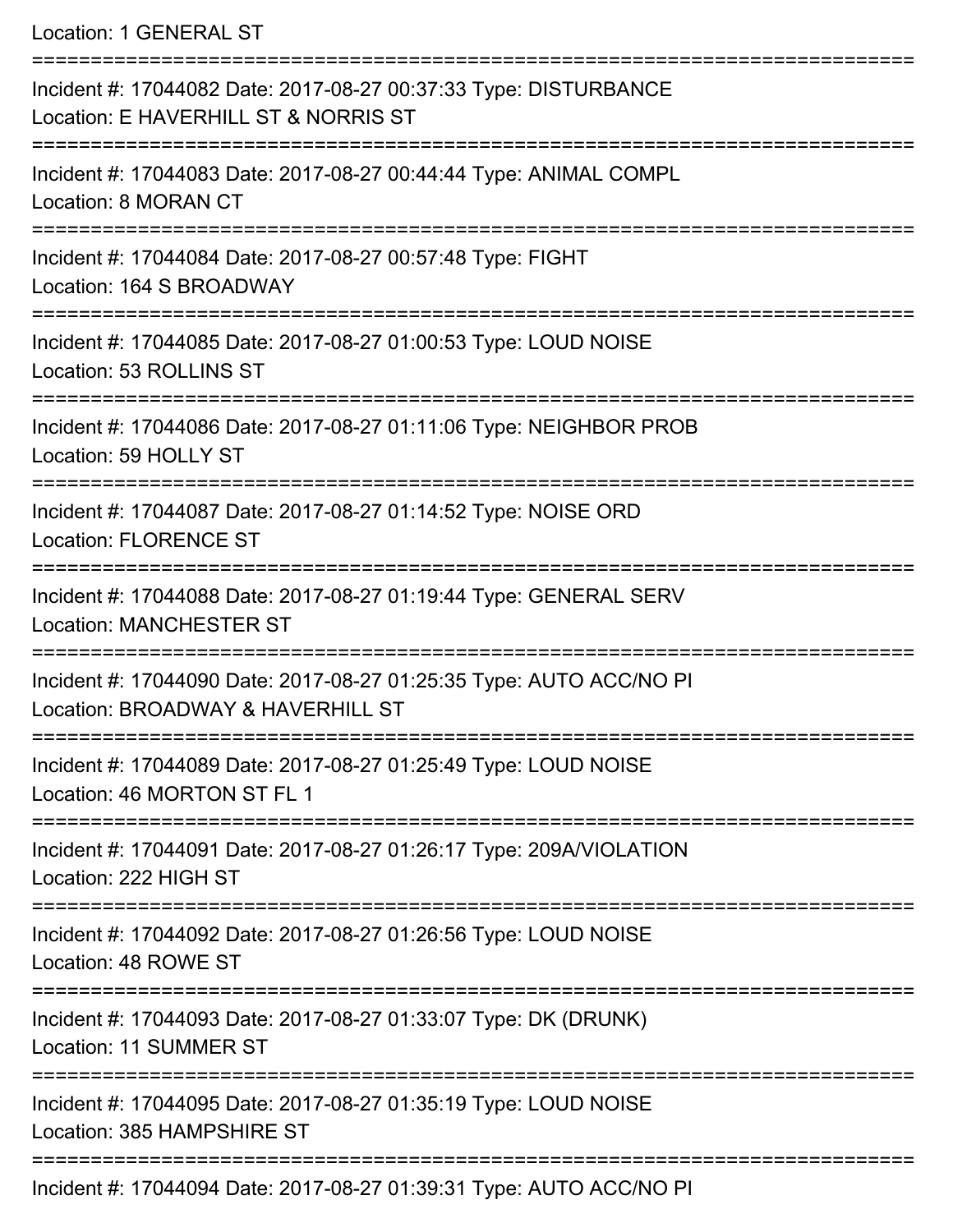| Incident #: 17044096 Date: 2017-08-27 01:44:57 Type: UNKNOWN PROB<br>Location: 33 BROOK ST                     |
|----------------------------------------------------------------------------------------------------------------|
| Incident #: 17044099 Date: 2017-08-27 01:54:36 Type: GENERAL SERV<br>Location: 58 EXETER ST                    |
| Incident #: 17044097 Date: 2017-08-27 01:57:38 Type: FIGHT<br>Location: E HAVERHILL ST & HAMILTON ST           |
| Incident #: 17044098 Date: 2017-08-27 01:58:24 Type: M/V STOP<br>Location: LOWELL ST & OXFORD ST               |
| Incident #: 17044100 Date: 2017-08-27 02:00:15 Type: UNKNOWN PROB<br>Location: 20-22 WEARE ST                  |
| Incident #: 17044101 Date: 2017-08-27 02:10:03 Type: M/V STOP<br>Location: LOWELL ST & OXFORD ST               |
| Incident #: 17044102 Date: 2017-08-27 02:12:59 Type: M/V STOP<br>Location: FRANKLIN ST & HAVERHILL ST          |
| Incident #: 17044103 Date: 2017-08-27 02:14:19 Type: NOISE ORD<br>Location: 42-44 SPRINGFIELD ST               |
| Incident #: 17044104 Date: 2017-08-27 02:15:22 Type: M/V STOP<br>Location: MT VERNON ST & S BROADWAY           |
| Incident #: 17044105 Date: 2017-08-27 02:17:47 Type: M/V STOP<br>Location: BEACON ST & MT VERNON ST            |
| Incident #: 17044106 Date: 2017-08-27 02:18:59 Type: M/V STOP<br>Location: BROOK ST & UNION ST                 |
| Incident #: 17044107 Date: 2017-08-27 02:21:15 Type: M/V STOP<br>Location: MARKET ST & PARKER ST               |
| Incident #: 17044108 Date: 2017-08-27 02:28:52 Type: LOUD NOISE<br>Location: WARD SIX CLUB / 57 SPRINGFIELD ST |
| Incident #: 17044109 Date: 2017-08-27 02:29:35 Type: FIGHT                                                     |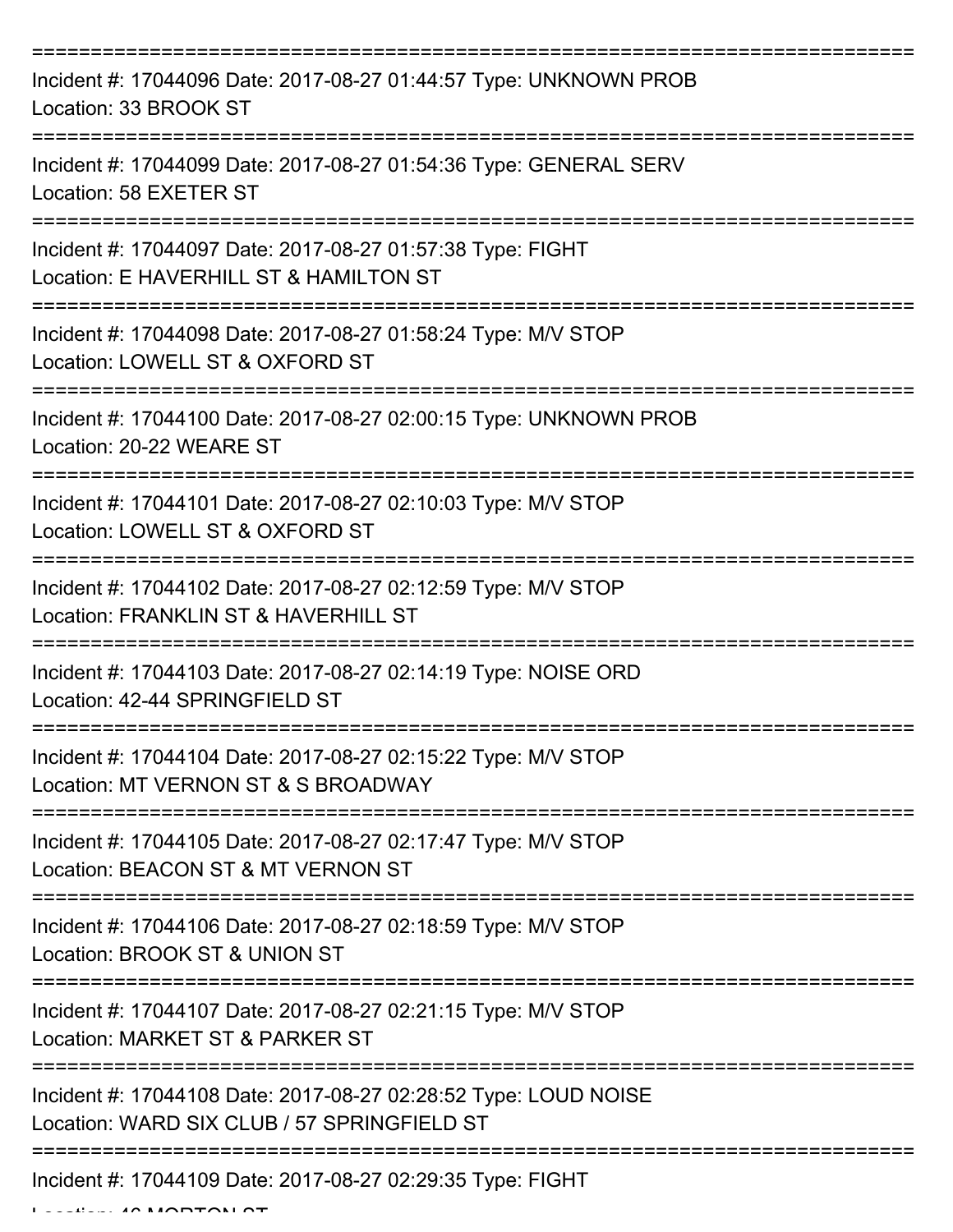| Incident #: 17044110 Date: 2017-08-27 02:35:22 Type: M/V STOP<br>Location: ANDOVER ST & BLANCHARD ST                          |
|-------------------------------------------------------------------------------------------------------------------------------|
| Incident #: 17044111 Date: 2017-08-27 02:37:12 Type: M/V STOP<br>Location: NEWBURY ST & SUMMER ST                             |
| Incident #: 17044112 Date: 2017-08-27 02:37:30 Type: M/V STOP<br>Location: LOWELL ST & MILTON ST                              |
| Incident #: 17044114 Date: 2017-08-27 02:38:24 Type: SUS PERS/MV<br>Location: 12 HAMLET ST                                    |
| Incident #: 17044113 Date: 2017-08-27 02:39:37 Type: SUS PERS/MV<br>Location: CENTRAL CATHOLIC HIGH SCHOOL / 300 HAMPSHIRE ST |
| Incident #: 17044115 Date: 2017-08-27 02:43:32 Type: BUILDING CHK<br>Location: 703 HAVERHILL ST                               |
| Incident #: 17044116 Date: 2017-08-27 02:56:41 Type: M/V STOP<br>Location: ALDEN CT & WEST ST                                 |
| Incident #: 17044117 Date: 2017-08-27 03:01:37 Type: M/V STOP<br>Location: BENNINGTON ST & MYRTLE ST                          |
| Incident #: 17044118 Date: 2017-08-27 03:02:18 Type: M/V STOP<br>Location: HAMPSHIRE ST & HAVERHILL ST                        |
| Incident #: 17044119 Date: 2017-08-27 03:29:37 Type: FIGHT<br>Location: 128 OLIVE AV                                          |
| Incident #: 17044120 Date: 2017-08-27 03:58:57 Type: LOUD NOISE<br>Location: 3 BARNARD RD                                     |
| Incident #: 17044121 Date: 2017-08-27 03:59:13 Type: WOMAN DOWN<br>Location: 51 PORTLAND ST #2                                |
| Incident #: 17044123 Date: 2017-08-27 04:12:50 Type: SUS PERS/MV<br>Location: BOXFORD ST                                      |
| Incident #: 17044122 Date: 2017-08-27 04:13:52 Type: M/V STOP                                                                 |

Location: MEWITON ST & SALEM ST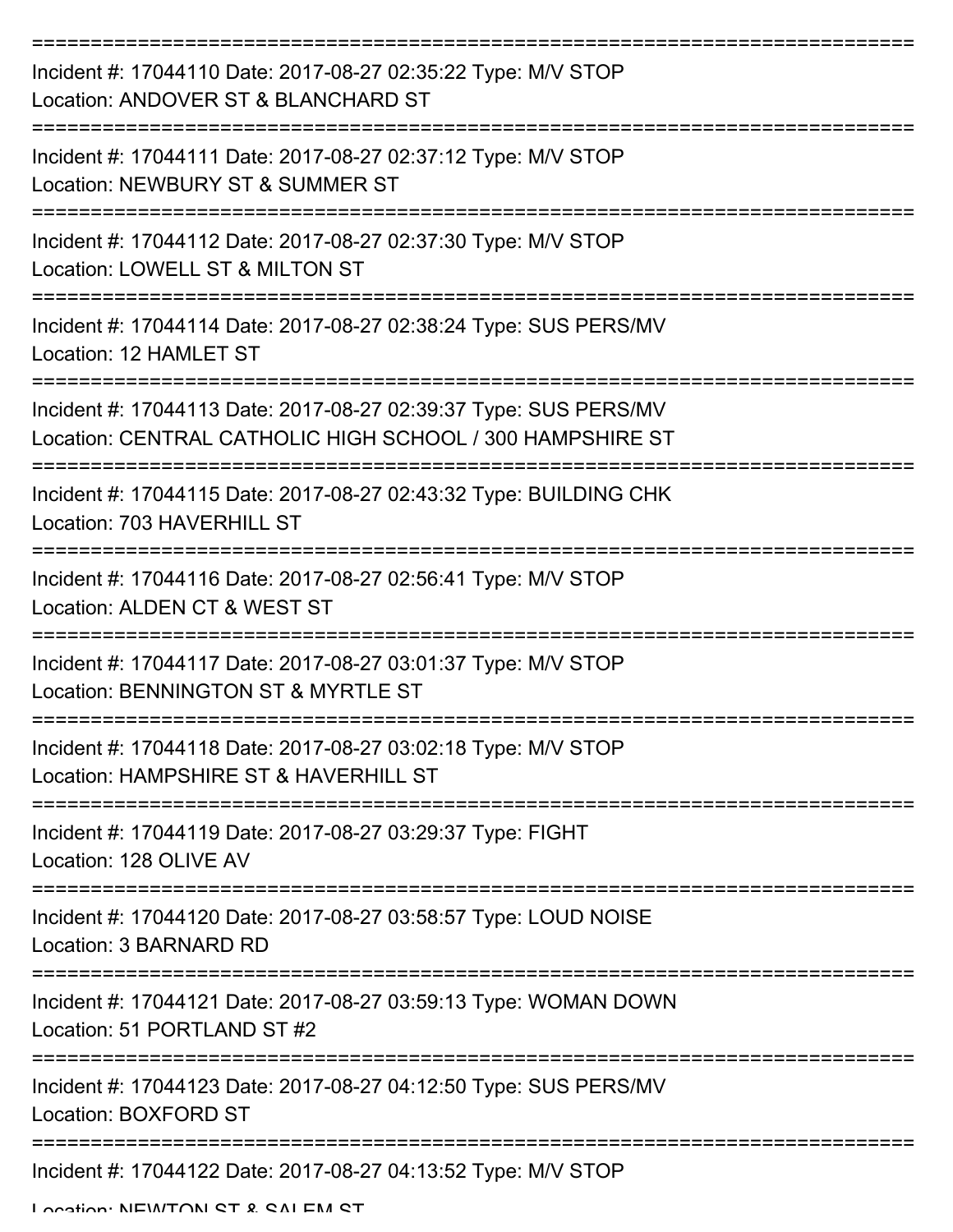| Incident #: 17044124 Date: 2017-08-27 04:22:57 Type: AMBULANCE ASSSI<br>Location: 51 PORTLAND ST                                  |
|-----------------------------------------------------------------------------------------------------------------------------------|
| Incident #: 17044125 Date: 2017-08-27 06:33:20 Type: DOMESTIC/PROG<br>Location: 184 PARK ST                                       |
| Incident #: 17044126 Date: 2017-08-27 06:49:59 Type: AUTO ACC/UNK PI<br>Location: CANAL ST & HAMPSHIRE ST<br>==================== |
| Incident #: 17044127 Date: 2017-08-27 06:57:20 Type: FIGHT<br>Location: BUTLER ST & MARGIN ST                                     |
| Incident #: 17044128 Date: 2017-08-27 07:06:36 Type: PARK & WALK<br>Location: BROADWAY & HAVERHILL ST                             |
| Incident #: 17044129 Date: 2017-08-27 07:40:05 Type: CK WELL BEING<br>Location: BUSWELL ST & TRENTON ST                           |
| Incident #: 17044130 Date: 2017-08-27 07:51:39 Type: M/V STOP<br>Location: COMMON ST & HAMPSHIRE ST                               |
| Incident #: 17044131 Date: 2017-08-27 07:57:07 Type: ALARM/BURG<br>Location: AMERICAN FOOD BASKET / 73 WINTHROP AV                |
| Incident #: 17044132 Date: 2017-08-27 08:02:02 Type: GENERAL SERV<br>Location: 284 BROADWAY                                       |
| Incident #: 17044133 Date: 2017-08-27 08:18:08 Type: SUS PERS/MV<br>Location: 252 S BROADWAY                                      |
| Incident #: 17044134 Date: 2017-08-27 08:26:34 Type: CK WELL BEING<br>Location: 61 DRACUT ST FL 3                                 |
| Incident #: 17044135 Date: 2017-08-27 08:28:42 Type: STOL/MV/PAS<br>Location: 73 BROOK ST                                         |
| Incident #: 17044136 Date: 2017-08-27 08:50:24 Type: M/V STOP<br>Location: 205 BROADWAY                                           |
| Incident #: 17044137 Date: 2017-08-27 09:06:08 Type: AUTO ACC/NO PI<br>Location: 313 AMES ST                                      |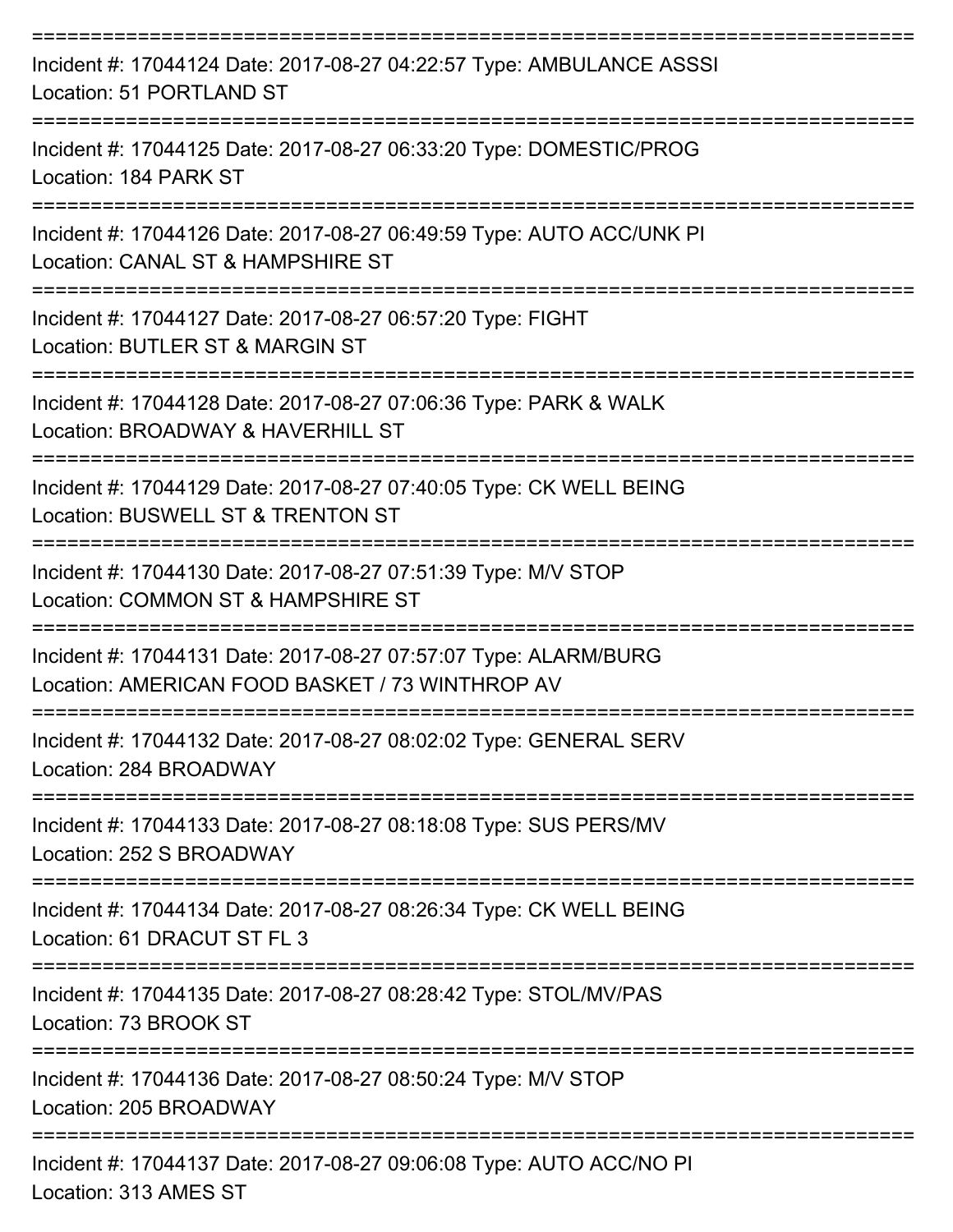| Incident #: 17044138 Date: 2017-08-27 09:22:11 Type: MAN DOWN<br><b>Location: MYRTLE ST</b>                                                                     |
|-----------------------------------------------------------------------------------------------------------------------------------------------------------------|
| Incident #: 17044139 Date: 2017-08-27 09:26:41 Type: ANIMAL COMPL<br>Location: 447 ESSEX ST                                                                     |
| Incident #: 17044140 Date: 2017-08-27 09:33:11 Type: TOW OF M/V<br>Location: 71 BODWELL ST                                                                      |
| Incident #: 17044141 Date: 2017-08-27 09:35:42 Type: 911 HANG UP<br>Location: 388 HAMPSHIRE ST                                                                  |
| Incident #: 17044142 Date: 2017-08-27 09:39:56 Type: M/V STOP<br>Location: 426 S BROADWAY                                                                       |
| Incident #: 17044143 Date: 2017-08-27 09:56:46 Type: M/V STOP<br>Location: MERRIMACK ST & S BROADWAY                                                            |
| =============================<br>====================================<br>Incident #: 17044144 Date: 2017-08-27 10:03:24 Type: PARK & WALK<br>Location: S COMMON |
| Incident #: 17044145 Date: 2017-08-27 10:05:24 Type: PARK & WALK<br>Location: BRADFORD ST & BROADWAY                                                            |
| Incident #: 17044146 Date: 2017-08-27 10:06:05 Type: TRESPASSING<br>Location: 11 HOFFMAN AV                                                                     |
| Incident #: 17044147 Date: 2017-08-27 10:16:55 Type: DRUG OVERDOSE<br>Location: 121 SPRINGFIELD ST                                                              |
| Incident #: 17044148 Date: 2017-08-27 10:22:07 Type: DISTURBANCE<br><b>Location: 75 MANCHESTER ST</b>                                                           |
| ===========================<br>Incident #: 17044149 Date: 2017-08-27 10:37:18 Type: KEEP PEACE<br>Location: 362 ESSEX ST                                        |
| Incident #: 17044151 Date: 2017-08-27 10:47:04 Type: LOST PROPERTY<br>Location: 248 BROADWAY #302                                                               |
| Incident #: 17044150 Date: 2017-08-27 10:48:32 Type: MAN DOWN<br>Location: 23 A BEACON ST                                                                       |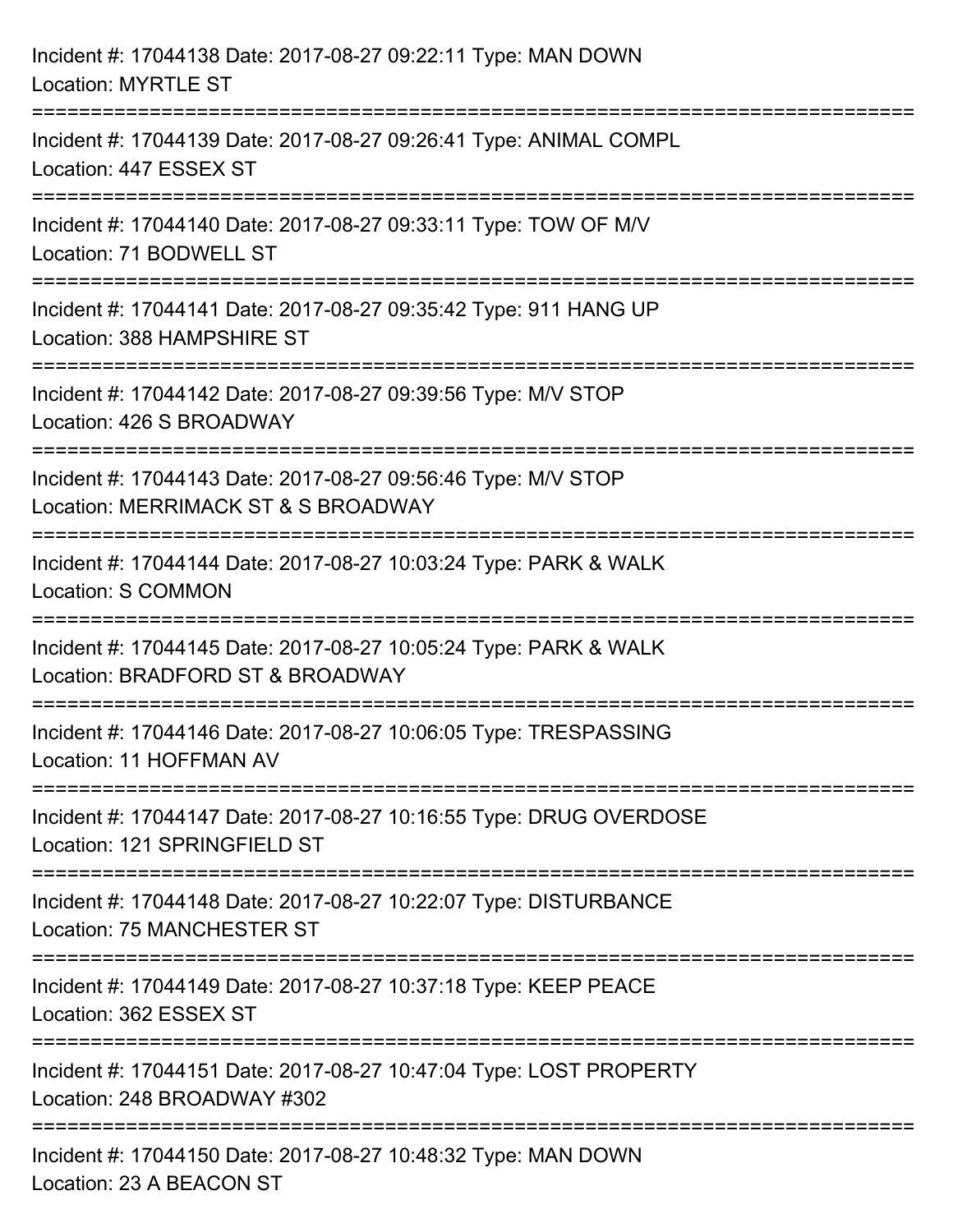| Incident #: 17044152 Date: 2017-08-27 10:56:53 Type: M/V STOP<br>Location: FRANKLIN ST & HAVERHILL ST                            |
|----------------------------------------------------------------------------------------------------------------------------------|
| ======================<br>Incident #: 17044153 Date: 2017-08-27 11:01:35 Type: PARK & WALK<br>Location: BRADFORD ST & BROADWAY   |
| Incident #: 17044154 Date: 2017-08-27 11:07:48 Type: MEDIC SUPPORT<br>Location: 892 ESSEX ST                                     |
| Incident #: 17044155 Date: 2017-08-27 11:14:49 Type: CK WELL BEING<br>Location: 892 ESSEX ST FL 2                                |
| Incident #: 17044156 Date: 2017-08-27 11:16:54 Type: M/V STOP<br>Location: NJ H37GMN / 141 AMESBURY ST                           |
| Incident #: 17044157 Date: 2017-08-27 11:20:08 Type: KEEP PEACE<br>Location: 75 CAMBRIDGE ST #1 FL 1ST                           |
| Incident #: 17044158 Date: 2017-08-27 11:22:21 Type: UNWANTEDGUEST<br>Location: 235 237 BROADWAY                                 |
| Incident #: 17044161 Date: 2017-08-27 11:37:04 Type: B&E/DWELL/AT<br>Location: 87 BAILEY ST #2                                   |
| Incident #: 17044159 Date: 2017-08-27 11:39:30 Type: SPECIAL CHECK<br>Location: BROADWAY & CEDAR ST                              |
| Incident #: 17044160 Date: 2017-08-27 11:44:05 Type: M/V STOP<br><b>Location: OAK ST</b>                                         |
| ===================================<br>Incident #: 17044162 Date: 2017-08-27 11:53:24 Type: ALARM/BURG<br>Location: 473 ESSEX ST |
| Incident #: 17044163 Date: 2017-08-27 11:56:37 Type: M/V STOP<br>Location: 42 TREMONT ST                                         |
| Incident #: 17044164 Date: 2017-08-27 12:21:00 Type: CK WELL BEING<br>Location: 19 WINTER ST                                     |
| Incident #: 17044165 Date: 2017-08-27 12:45:03 Type: SUS PERS/MV<br><b>Location: FLORAL ST</b>                                   |

===========================================================================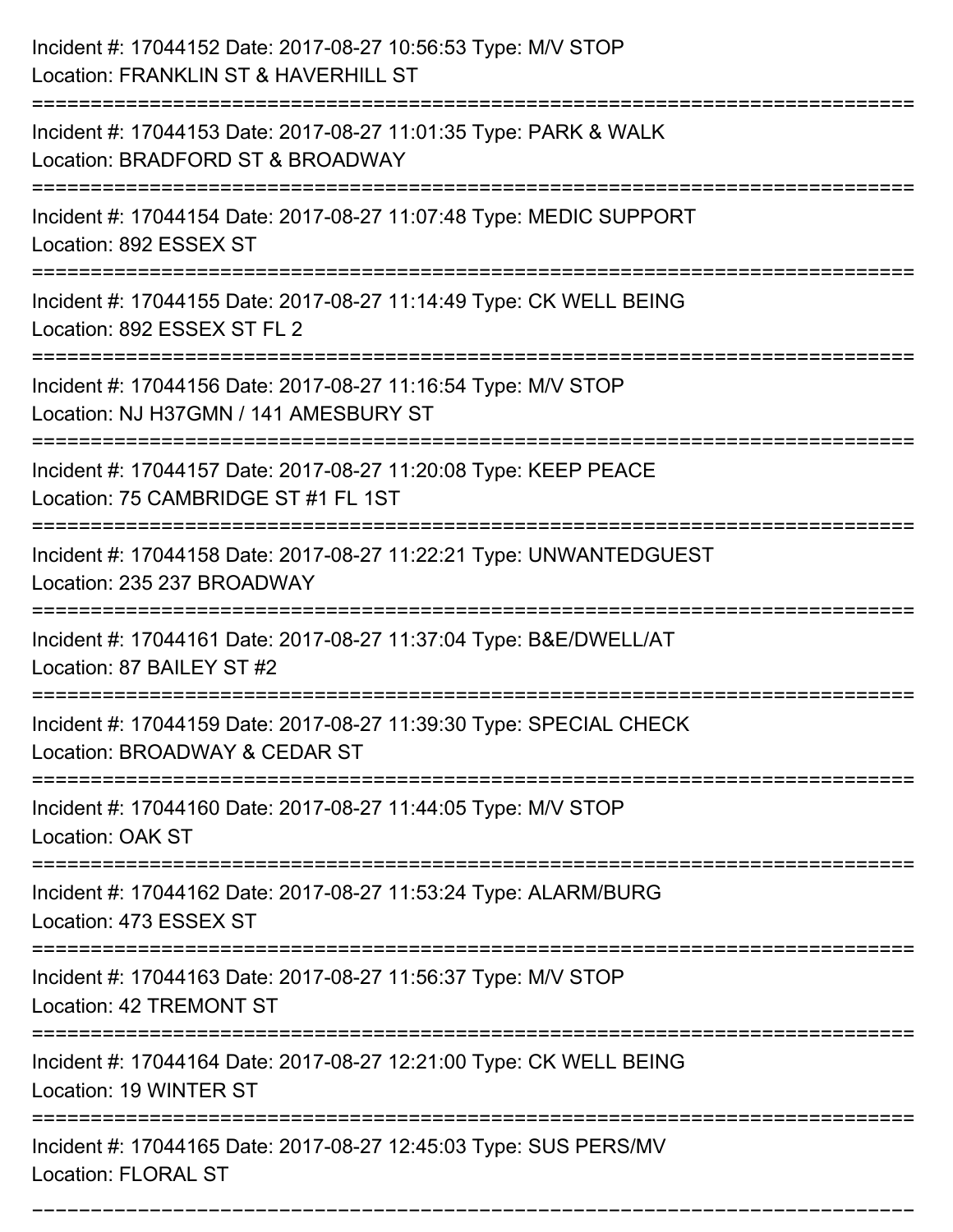| ================================<br>:=========================<br>;==============================<br>====================================<br>-------------------------- | Incident #: 17044166 Date: 2017-08-27 12:49:22 Type: DISTURBANCE<br>Location: 100 LOWELL ST               |
|-------------------------------------------------------------------------------------------------------------------------------------------------------------------------|-----------------------------------------------------------------------------------------------------------|
|                                                                                                                                                                         | Incident #: 17044167 Date: 2017-08-27 13:02:05 Type: M/V STOP<br>Location: COMMON ST & FRANKLIN ST        |
|                                                                                                                                                                         | Incident #: 17044168 Date: 2017-08-27 13:05:31 Type: NOISE ORD<br>Location: HAMPSHIRE ST & LAWRENCE ST    |
|                                                                                                                                                                         | Incident #: 17044169 Date: 2017-08-27 13:15:10 Type: MAN DOWN<br>Location: 192 BROOK ST                   |
|                                                                                                                                                                         | Incident #: 17044171 Date: 2017-08-27 13:27:55 Type: MISSING PERS<br>Location: 79 SHAWSHEEN RD #1         |
|                                                                                                                                                                         | Incident #: 17044170 Date: 2017-08-27 13:34:18 Type: E911 HANGUP<br>Location: 657 LOWELL ST               |
|                                                                                                                                                                         | Incident #: 17044172 Date: 2017-08-27 13:43:40 Type: A&B D/W/ PROG<br>Location: 380 LOWELL ST             |
|                                                                                                                                                                         | Incident #: 17044173 Date: 2017-08-27 13:47:15 Type: M/V STOP<br>Location: MONMOUTH ST & PARK ST          |
|                                                                                                                                                                         | Incident #: 17044174 Date: 2017-08-27 14:02:16 Type: M/V STOP<br>Location: BRUCE ST & CORNISH ST          |
|                                                                                                                                                                         | Incident #: 17044175 Date: 2017-08-27 14:12:39 Type: A&B PAST<br>Location: WEST STREET AUTO / 136 WEST ST |
|                                                                                                                                                                         | Incident #: 17044176 Date: 2017-08-27 14:25:56 Type: MEDIC SUPPORT<br>Location: CHESTNUT ST & LAWRENCE ST |
|                                                                                                                                                                         | Incident #: 17044177 Date: 2017-08-27 14:34:12 Type: AUTO ACC/NO PI<br>Location: 14 BEACON ST             |
|                                                                                                                                                                         | Incident #: 17044178 Date: 2017-08-27 14:37:11 Type: NOISE ORD<br>Location: BROADWAY & HAVERHILL ST       |
|                                                                                                                                                                         | Incident #: 17044179 Date: 2017-08-27 14:44:58 Type: SUS PERS/MV<br>Location: 165 CRAWFORD ST             |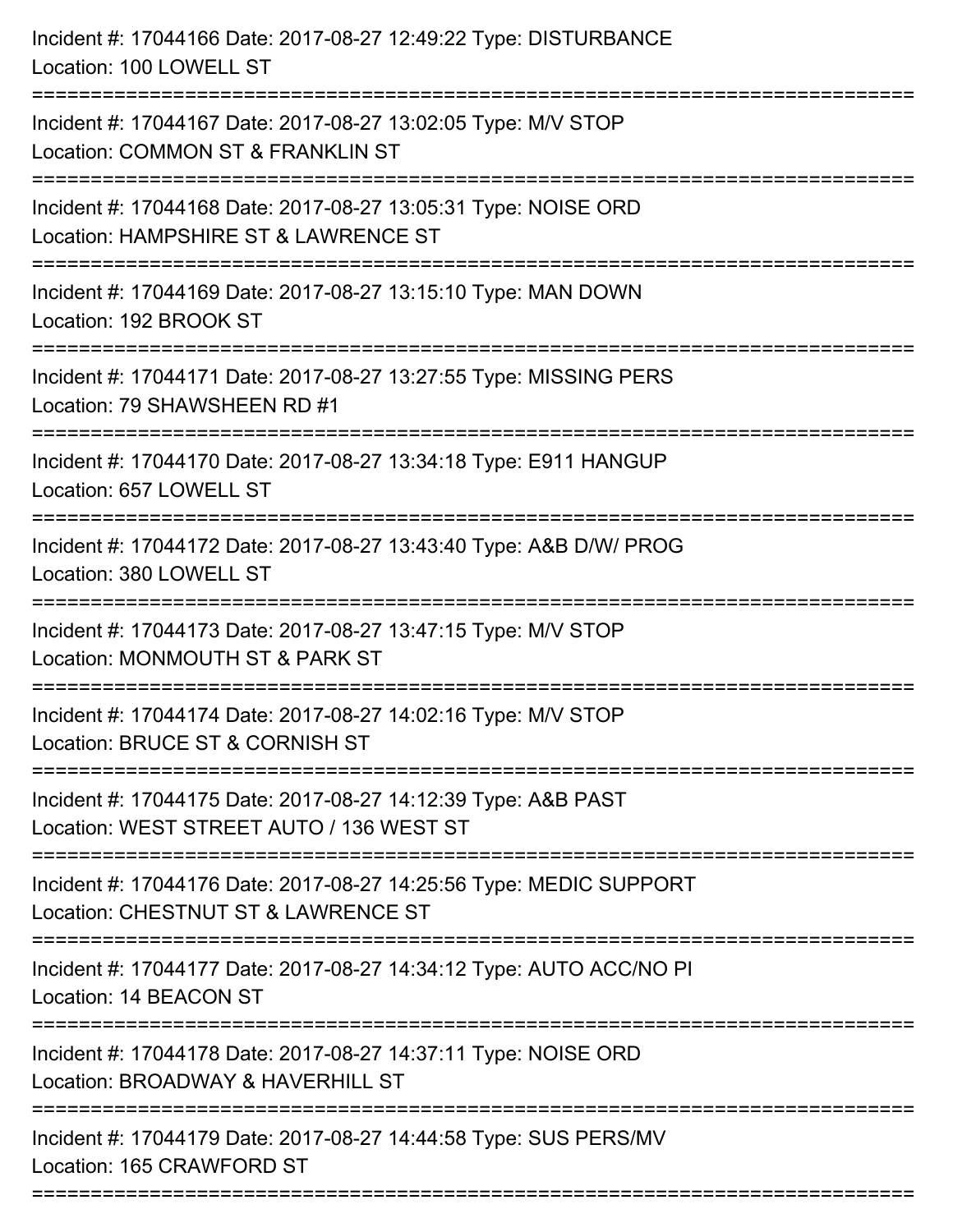Location: 241 HAMPSHIRE ST

| Incident #: 17044181 Date: 2017-08-27 14:51:39 Type: LARCENY/PAST<br>Location: PARTHUM SCHOOL / 255 E HAVERHILL ST |
|--------------------------------------------------------------------------------------------------------------------|
| Incident #: 17044182 Date: 2017-08-27 14:58:45 Type: NOISE ORD<br>Location: 271 ANDOVER ST                         |
| Incident #: 17044183 Date: 2017-08-27 15:03:43 Type: CK WELL BEING<br>Location: 249 FARNHAM ST FL 2                |
| Incident #: 17044185 Date: 2017-08-27 15:15:02 Type: THREATS<br>Location: 169 LAWRENCE ST #5 FL 3                  |
| Incident #: 17044184 Date: 2017-08-27 15:22:17 Type: NOISE ORD<br>Location: HAMPSHIRE ST & LAWRENCE ST             |
| Incident #: 17044186 Date: 2017-08-27 15:22:49 Type: DISTURBANCE<br>Location: 26 ATKINSON ST                       |
| Incident #: 17044187 Date: 2017-08-27 15:33:28 Type: M/V STOP<br>Location: AVON ST & E HAVERHILL ST                |
| Incident #: 17044189 Date: 2017-08-27 15:42:51 Type: NOISE ORD<br>Location: 11 KENNETH ST                          |
| Incident #: 17044188 Date: 2017-08-27 15:42:55 Type: M/V STOP<br>Location: LAWRENCE ST & OAK ST                    |
| Incident #: 17044192 Date: 2017-08-27 15:44:06 Type: KEEP PEACE<br>Location: 63 TENNEY ST #1                       |
| Incident #: 17044190 Date: 2017-08-27 15:45:41 Type: DISTURBANCE<br>Location: 14 16 NORRIS ST                      |
| Incident #: 17044191 Date: 2017-08-27 15:48:01 Type: INVEST CONT<br>Location: FERRY ST & RIDGE RD                  |
| Incident #: 17044193 Date: 2017-08-27 16:06:50 Type: M/V STOP<br>Location: 124 HAVERHILL ST                        |
|                                                                                                                    |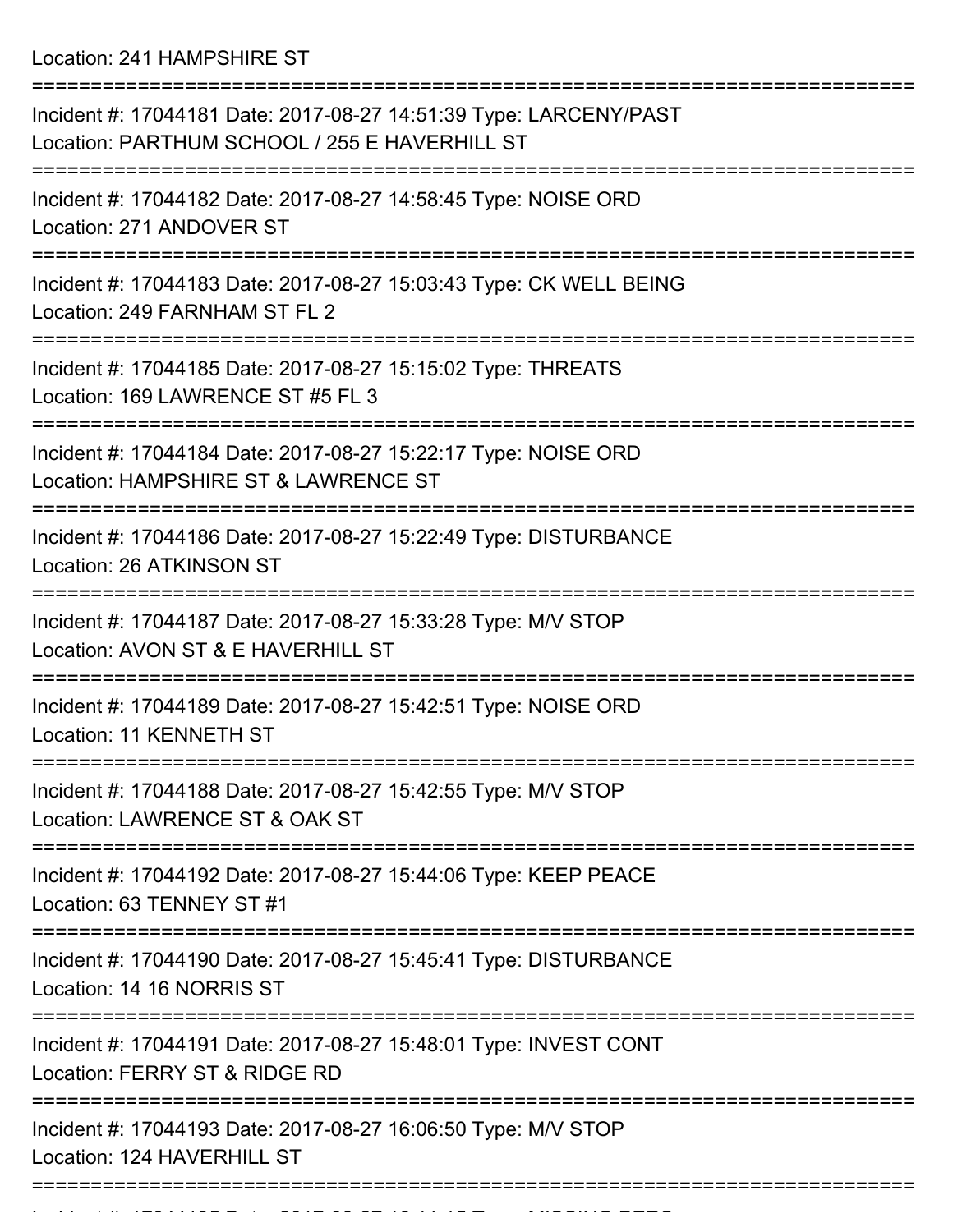Location: 439 S UNION ST

| Incident #: 17044194 Date: 2017-08-27 16:18:51 Type: ALARM/HOLD<br>Location: 343 S BROADWAY             |
|---------------------------------------------------------------------------------------------------------|
| Incident #: 17044196 Date: 2017-08-27 16:25:26 Type: SPECIAL CHECK<br>Location: DAISY ST & HOLLY ST     |
| Incident #: 17044197 Date: 2017-08-27 16:37:25 Type: SUS PERS/MV<br>Location: 27 FAIRMONT ST #1         |
| Incident #: 17044198 Date: 2017-08-27 16:41:49 Type: HIT & RUN M/V<br>Location: JACKSON ST & METHUEN ST |
| Incident #: 17044199 Date: 2017-08-27 16:49:08 Type: NOISE ORD<br>Location: NIGHTINGALE CT & WATER ST   |
| Incident #: 17044200 Date: 2017-08-27 16:51:52 Type: MV/BLOCKING<br>Location: 56 E HAVERHILL ST         |
| Incident #: 17044201 Date: 2017-08-27 17:16:07 Type: MAN DOWN<br>Location: 32 GROTON ST                 |
| Incident #: 17044202 Date: 2017-08-27 17:18:54 Type: NOISE ORD<br>Location: 169 PARK ST                 |
| Incident #: 17044203 Date: 2017-08-27 17:31:30 Type: LARCENY/PAST<br>Location: 22 DEWEY ST              |
| Incident #: 17044204 Date: 2017-08-27 17:33:00 Type: NOISE ORD<br>Location: 169 PARK ST                 |
| Incident #: 17044205 Date: 2017-08-27 17:33:45 Type: LIC PLATE STO<br>Location: 18 PHILLIPS ST          |
| Incident #: 17044206 Date: 2017-08-27 17:47:38 Type: DISTURBANCE<br><b>Location: FLORENCE ST</b>        |
| Incident #: 17044207 Date: 2017-08-27 17:49:51 Type: AUTO ACC/UNK PI<br>Location: 467 RIVERSIDE DR      |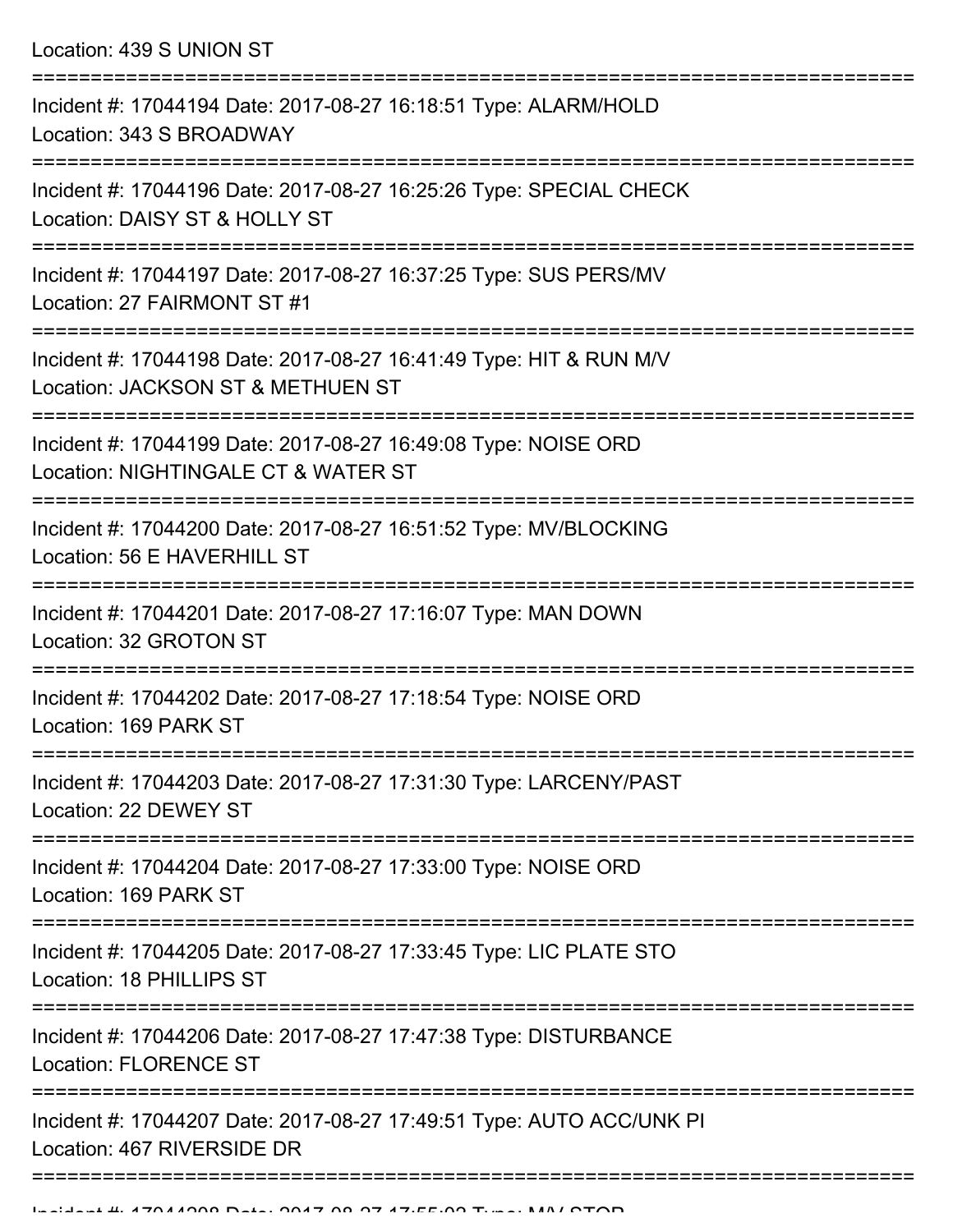| Location: 62 ESSEX ST                                                                                                                                    |
|----------------------------------------------------------------------------------------------------------------------------------------------------------|
| Incident #: 17044209 Date: 2017-08-27 17:56:39 Type: NOISE ORD<br><b>Location: 3 BENNINGTON ST</b>                                                       |
| Incident #: 17044210 Date: 2017-08-27 17:57:39 Type: HIT & RUN M/V<br>Location: 207 LAWRENCE ST                                                          |
| Incident #: 17044211 Date: 2017-08-27 18:00:02 Type: NOISE ORD<br>Location: 271 ANDOVER ST                                                               |
| Incident #: 17044212 Date: 2017-08-27 18:04:19 Type: M/V STOP<br>Location: 265 LOWELL ST                                                                 |
| Incident #: 17044213 Date: 2017-08-27 18:09:52 Type: DISTURBANCE<br><b>Location: FLORENCE ST</b>                                                         |
| -----------------------------------<br>--------------------<br>Incident #: 17044214 Date: 2017-08-27 18:13:11 Type: NOISE ORD<br>Location: 245 ERVING AV |
| Incident #: 17044215 Date: 2017-08-27 18:23:03 Type: NOISE ORD<br><b>Location: NIGHTINGALE CT</b>                                                        |
| Incident #: 17044216 Date: 2017-08-27 18:23:57 Type: NOISE ORD<br>Location: 3 BENNINGTON ST                                                              |
| :=============================<br>Incident #: 17044217 Date: 2017-08-27 18:29:47 Type: NOTIFICATION<br>Location: 23 KENDALL ST                           |
| ------------------<br>Incident #: 17044218 Date: 2017-08-27 18:32:44 Type: MV/BLOCKING<br><b>Location: MYRTLE CT</b>                                     |
| Incident #: 17044219 Date: 2017-08-27 18:35:18 Type: NOISE ORD<br>Location: 169 PARK ST                                                                  |
| Incident #: 17044220 Date: 2017-08-27 18:38:24 Type: MISSING PERS<br>Location: 37 KNOX ST                                                                |
| Incident #: 17044221 Date: 2017-08-27 18:42:38 Type: 911 HANG UP<br>Location: 148 ABBOTT ST                                                              |
| $1000 \text{ D}_{11}$ , $0047.00.07$ $10.10.04$ T.m., $1/$ FFD DEAOF                                                                                     |

Incident #: 17044222 Date: 2017-08-27 18:43:21 Type: KEEP PEACE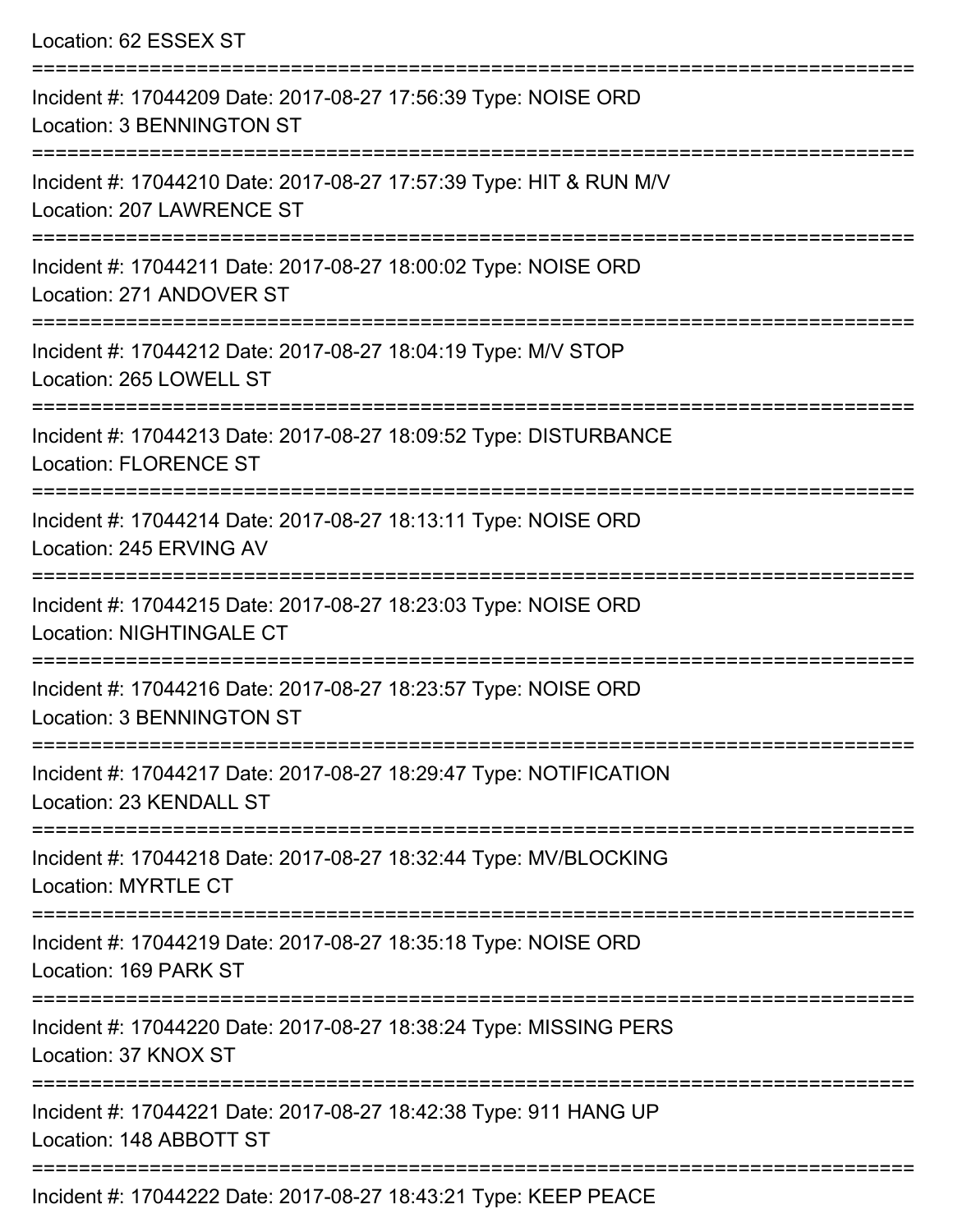| Incident #: 17044223 Date: 2017-08-27 18:45:13 Type: NOISE ORD<br><b>Location: PEMBERTON PARK</b> |
|---------------------------------------------------------------------------------------------------|
| Incident #: 17044224 Date: 2017-08-27 18:59:08 Type: STOLEN PROP<br>Location: 600 BROADWAY #323   |
| Incident #: 17044225 Date: 2017-08-27 19:03:52 Type: LOUD NOISE<br>Location: 126 ABBOTT ST        |
| Incident #: 17044226 Date: 2017-08-27 19:13:17 Type: M/V STOP<br><b>Location: PEMBERTON PARK</b>  |
| Incident #: 17044227 Date: 2017-08-27 19:13:48 Type: M/V STOP<br><b>Location: PEMBERTON PARK</b>  |
| Incident #: 17044228 Date: 2017-08-27 19:14:19 Type: M/V STOP<br><b>Location: PEMBERTON PARK</b>  |
| Incident #: 17044229 Date: 2017-08-27 19:14:55 Type: M/V STOP<br><b>Location: PEMBERTON PARK</b>  |
| Incident #: 17044230 Date: 2017-08-27 19:15:29 Type: M/V STOP<br><b>Location: PEMBERTON PARK</b>  |
| Incident #: 17044231 Date: 2017-08-27 19:15:59 Type: M/V STOP<br><b>Location: PEMBERTON PARK</b>  |
| Incident #: 17044232 Date: 2017-08-27 19:16:34 Type: M/V STOP<br><b>Location: PEMBERTON PARK</b>  |
| Incident #: 17044233 Date: 2017-08-27 19:17:02 Type: M/V STOP<br><b>Location: PEMBERTON PARK</b>  |
| Incident #: 17044234 Date: 2017-08-27 19:17:41 Type: M/V STOP<br><b>Location: PEMBERTON PARK</b>  |
| Incident #: 17044235 Date: 2017-08-27 19:18:54 Type: AUTO ACC/NO PI<br>Location: WINTHROP AV      |
| Incident #: 17044236 Date: 2017-08-27 19:21:44 Type: DISTURBANCE                                  |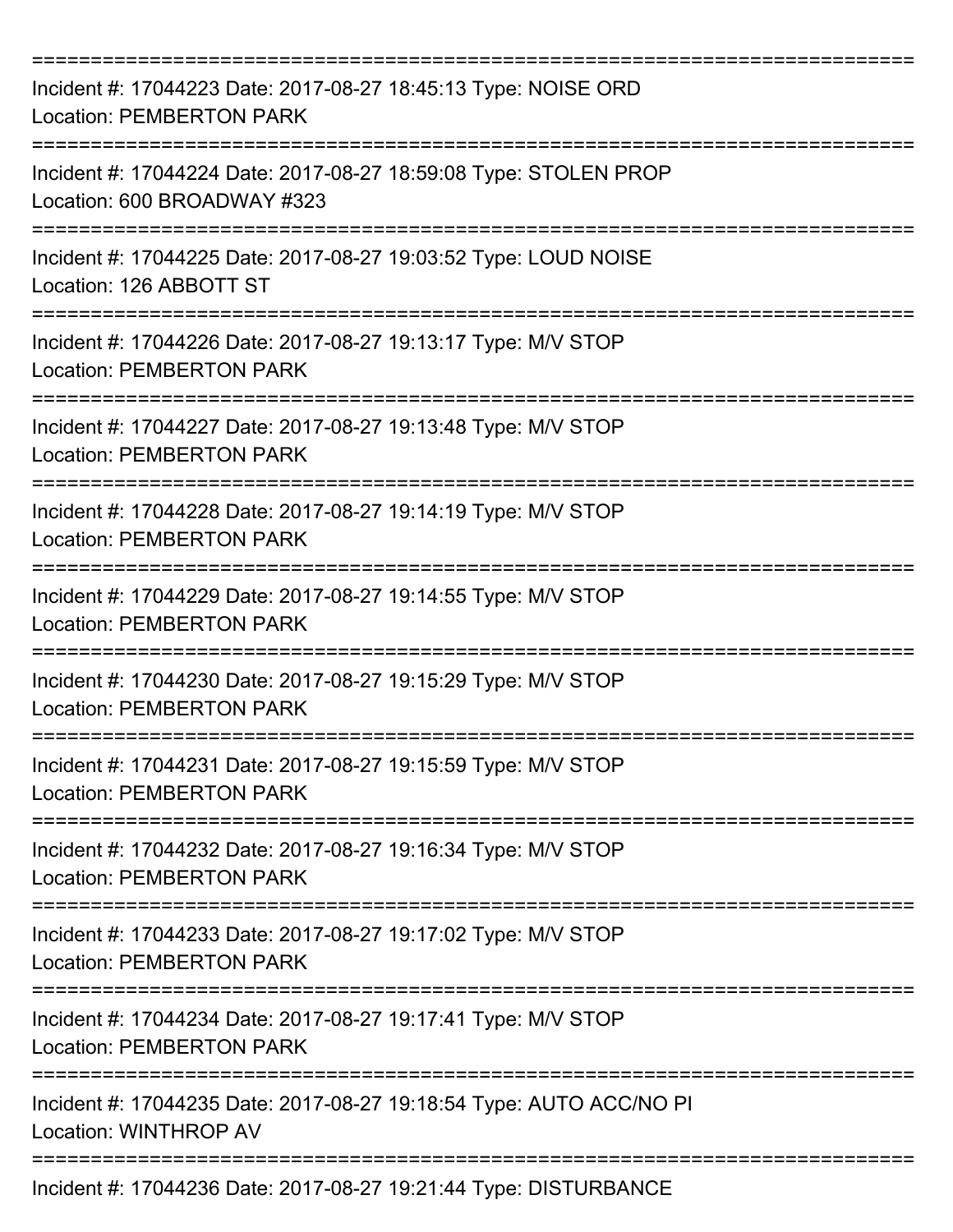| Incident #: 17044237 Date: 2017-08-27 19:24:14 Type: 911 HANG UP<br>Location: DUNKIN DONUTS / 104 MARSTON ST         |
|----------------------------------------------------------------------------------------------------------------------|
| Incident #: 17044239 Date: 2017-08-27 19:26:19 Type: DOMESTIC/PROG<br>Location: 2 MUSEUM SQ #413                     |
| Incident #: 17044238 Date: 2017-08-27 19:26:53 Type: LOUD NOISE<br><b>Location: MCKINLEY AV</b>                      |
| Incident #: 17044240 Date: 2017-08-27 19:28:01 Type: DISTURBANCE<br>Location: BENNINGTON ST & CHESTNUT ST            |
| Incident #: 17044241 Date: 2017-08-27 19:30:12 Type: THREATS<br>Location: 499 HAVERHILL ST                           |
| Incident #: 17044242 Date: 2017-08-27 19:32:55 Type: SUS PERS/MV<br>Location: ALLSTON ST & HOWARD ST                 |
| Incident #: 17044243 Date: 2017-08-27 19:36:11 Type: HIT & RUN M/V<br><b>Location: 31 BENNINGTON ST</b><br>========= |
| Incident #: 17044244 Date: 2017-08-27 19:38:23 Type: NOISE ORD<br>Location: 211 WATER ST                             |
| Incident #: 17044245 Date: 2017-08-27 19:45:28 Type: NOISE ORD<br>Location: 49 EXCHANGE ST                           |
| Incident #: 17044246 Date: 2017-08-27 19:53:25 Type: NOISE ORD<br>Location: 49 FOREST ST                             |
| Incident #: 17044247 Date: 2017-08-27 19:55:58 Type: NOISE ORD<br><b>Location: SWAN ST</b>                           |
| Incident #: 17044248 Date: 2017-08-27 19:58:58 Type: NOISE ORD<br>Location: 16 WARWICK ST                            |
| Incident #: 17044249 Date: 2017-08-27 20:07:17 Type: NOISE ORD<br>Location: 42 TOWER HILL ST                         |
| Incident #: 17044250 Date: 2017-08-27 20:11:19 Type: NOISE ORD                                                       |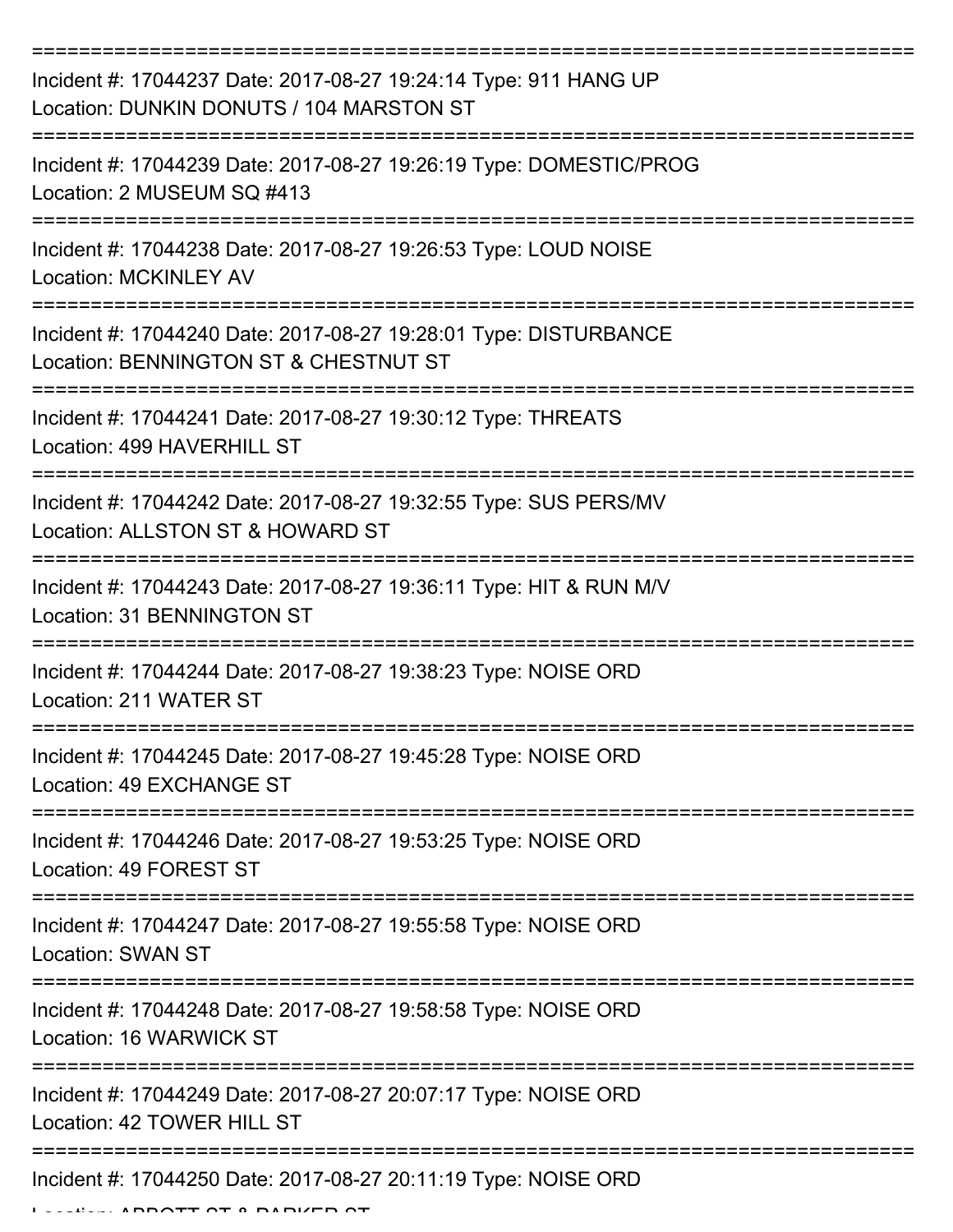| Incident #: 17044251 Date: 2017-08-27 20:15:20 Type: DISTURBANCE<br>Location: 27 BEVEL ST #1            |
|---------------------------------------------------------------------------------------------------------|
| Incident #: 17044252 Date: 2017-08-27 20:29:11 Type: HIT & RUN M/V<br>Location: CHESTER ST & S BROADWAY |
| Incident #: 17044253 Date: 2017-08-27 20:33:03 Type: SUS PERS/MV<br>Location: 14 ASH ST                 |
| Incident #: 17044254 Date: 2017-08-27 20:43:18 Type: NOISE ORD<br>Location: 14 BIRCH ST                 |
| Incident #: 17044255 Date: 2017-08-27 20:47:56 Type: LOUD NOISE<br>Location: 45 SWAN ST                 |
| Incident #: 17044256 Date: 2017-08-27 20:52:11 Type: CK WELL BEING<br>Location: 19 WINTER ST            |
| Incident #: 17044257 Date: 2017-08-27 21:00:34 Type: TOW OF M/V<br><b>Location: 11 SUMMER ST</b>        |
| Incident #: 17044258 Date: 2017-08-27 21:03:06 Type: NOISE ORD<br>Location: FERRY ST & WILLIAM ST       |
| Incident #: 17044259 Date: 2017-08-27 21:04:24 Type: NOISE ORD<br>Location: ABBOTT ST & FOSTER ST       |
| Incident #: 17044260 Date: 2017-08-27 21:05:51 Type: LOUD NOISE<br>Location: 16 BEACON ST               |
| Incident #: 17044261 Date: 2017-08-27 21:07:47 Type: MEDIC SUPPORT<br>Location: 243 S BROADWAY #205     |
| Incident #: 17044262 Date: 2017-08-27 21:09:43 Type: NOISE ORD<br>Location: 56 SARGENT ST               |
| Incident #: 17044263 Date: 2017-08-27 21:15:26 Type: NOISE ORD<br>Location: 11 WILLIAM ST               |
| ==================<br>Incident #: 17044264 Date: 2017-08-27 21:19:42 Type: NOISE ORD                    |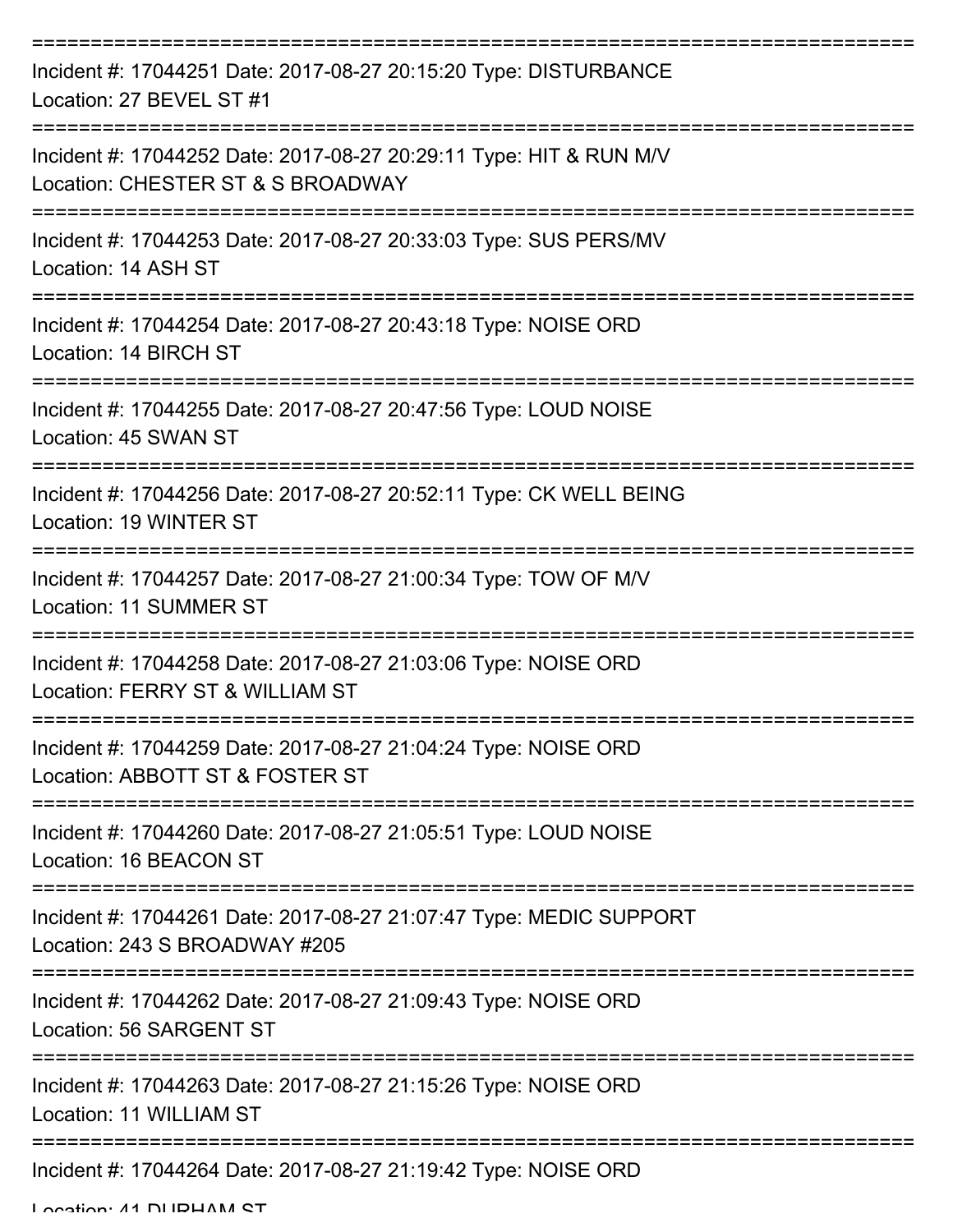| Incident #: 17044265 Date: 2017-08-27 21:20:49 Type: MAN DOWN<br>Location: 195 LAWRENCE ST<br>:================================= |
|----------------------------------------------------------------------------------------------------------------------------------|
| Incident #: 17044266 Date: 2017-08-27 21:22:53 Type: NOISE ORD<br>Location: 29 HOBSON ST FL 1                                    |
| Incident #: 17044267 Date: 2017-08-27 21:26:28 Type: THREATS<br>Location: 6 ADAMS ST                                             |
| Incident #: 17044268 Date: 2017-08-27 21:41:28 Type: NOISE ORD<br>Location: 80 HAVERHILL ST                                      |
| Incident #: 17044269 Date: 2017-08-27 21:42:15 Type: A&B PAST<br>Location: 234 BAILEY ST FL 2                                    |
| Incident #: 17044270 Date: 2017-08-27 21:50:32 Type: SHOTS FIRED<br>Location: BAILEY ST & SHAWSHEEN RD                           |
| Incident #: 17044271 Date: 2017-08-27 21:53:37 Type: MV/BLOCKING<br>Location: JACKSON ST & MONTGOMERY                            |
| Incident #: 17044272 Date: 2017-08-27 21:58:30 Type: NOISE ORD<br>Location: ESSEX ST & MARGIN ST                                 |
| Incident #: 17044273 Date: 2017-08-27 21:59:50 Type: UNKNOWN PROB<br>Location: 19 GROTON ST #3                                   |
| Incident #: 17044274 Date: 2017-08-27 22:10:46 Type: CK WELL BEING<br>Location: 12 WILLOUGHBY ST FL 2                            |
| Incident #: 17044275 Date: 2017-08-27 22:13:59 Type: NOISE ORD<br>Location: COMMON ST & JACKSON ST                               |
| Incident #: 17044276 Date: 2017-08-27 22:19:52 Type: NOISE ORD<br>Location: SARATOGA ST & STEARNS AV                             |
| Incident #: 17044277 Date: 2017-08-27 22:21:09 Type: M/V STOP<br>Location: LAWRENCE ST & MAPLE ST                                |
| Incident #: 17044278 Date: 2017-08-27 22:28:23 Type: NOISE ORD                                                                   |

Location: 310 PROSPECT ST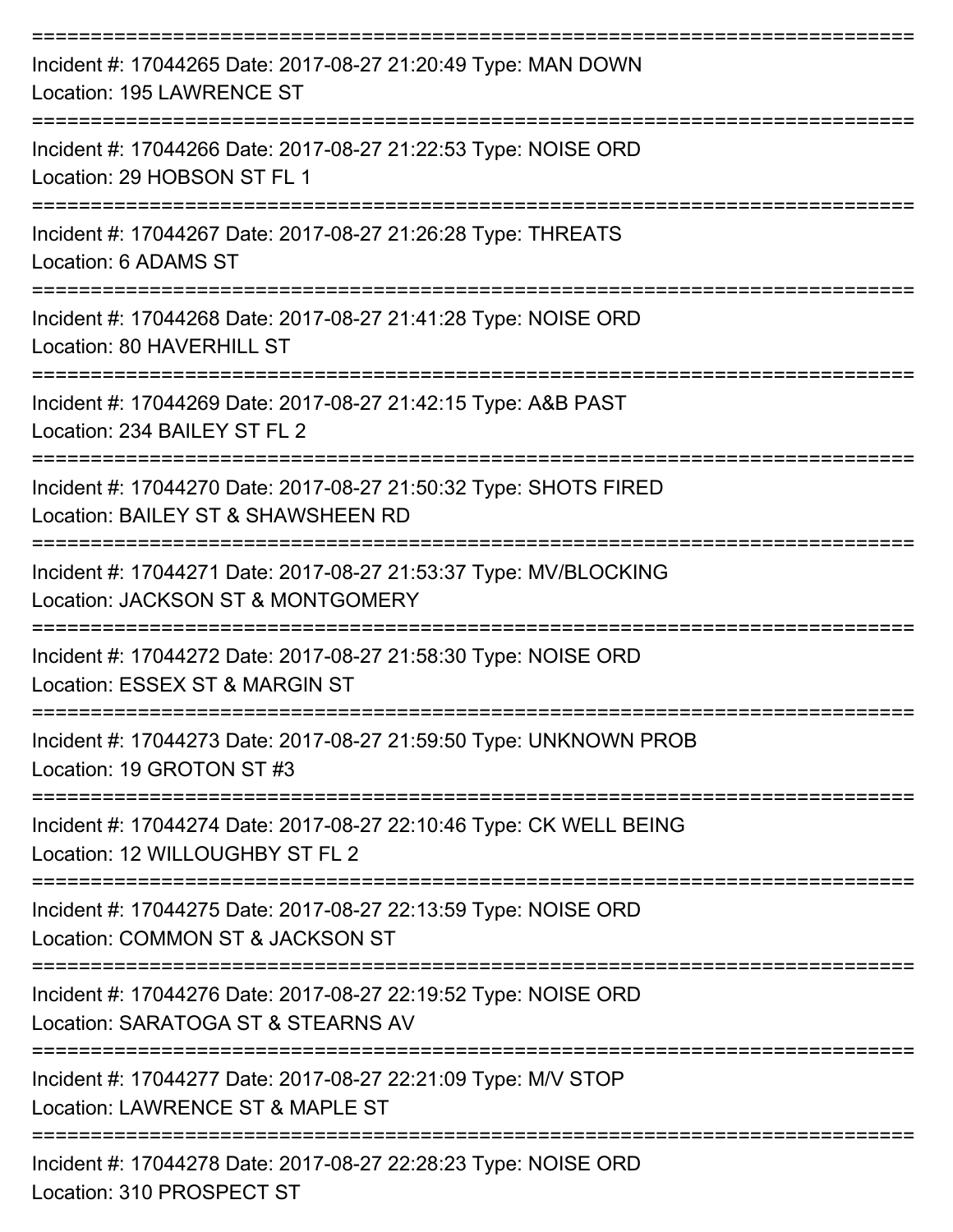| Incident #: 17044279 Date: 2017-08-27 22:36:23 Type: SHOTS FIRED<br>Location: 143 BERNARD AV FL 1                                  |
|------------------------------------------------------------------------------------------------------------------------------------|
| ==============================<br>Incident #: 17044280 Date: 2017-08-27 22:50:24 Type: UNKNOWN PROB<br>Location: 35 WESLEY ST FL 2 |
| Incident #: 17044281 Date: 2017-08-27 22:51:16 Type: AUTO ACC/NO PI<br>Location: HAVERHILL ST & WEST ST                            |
| Incident #: 17044282 Date: 2017-08-27 22:53:59 Type: NOISE ORD<br>Location: 35 DURHAM ST<br>===============================        |
| Incident #: 17044283 Date: 2017-08-27 22:59:28 Type: M/V STOP<br>Location: BROADWAY & CROSS ST                                     |
| Incident #: 17044284 Date: 2017-08-27 22:59:39 Type: DOMESTIC/PAST<br>Location: 35 WESLEY ST                                       |
| Incident #: 17044285 Date: 2017-08-27 23:01:48 Type: THREATS<br>Location: 83 ALLSTON ST FL 1                                       |
| Incident #: 17044286 Date: 2017-08-27 23:05:44 Type: SHOTS FIRED<br>Location: MYRTLE ST & WILLOW ST                                |
| Incident #: 17044287 Date: 2017-08-27 23:10:35 Type: AUTO ACC/UNK PI<br>Location: CENTRAL BRIDGE / 0 MERRIMACK ST                  |
| Incident #: 17044288 Date: 2017-08-27 23:19:06 Type: CK WELL BEING<br>Location: 133 ESSEX ST                                       |
| Incident #: 17044289 Date: 2017-08-27 23:29:41 Type: SHOTS FIRED<br>Location: 119 BUTLER ST                                        |
| Incident #: 17044290 Date: 2017-08-27 23:33:15 Type: DOMESTIC/PROG<br>Location: 62 MELVIN ST #11-21 FL 3                           |
| Incident #: 17044291 Date: 2017-08-27 23:34:39 Type: M/V STOP<br>Location: ESSEX ST & MILL ST                                      |
| Incident #: 17044292 Date: 2017-08-27 23:52:46 Type: NOISE ORD<br>Location: 245 ERVING AV                                          |